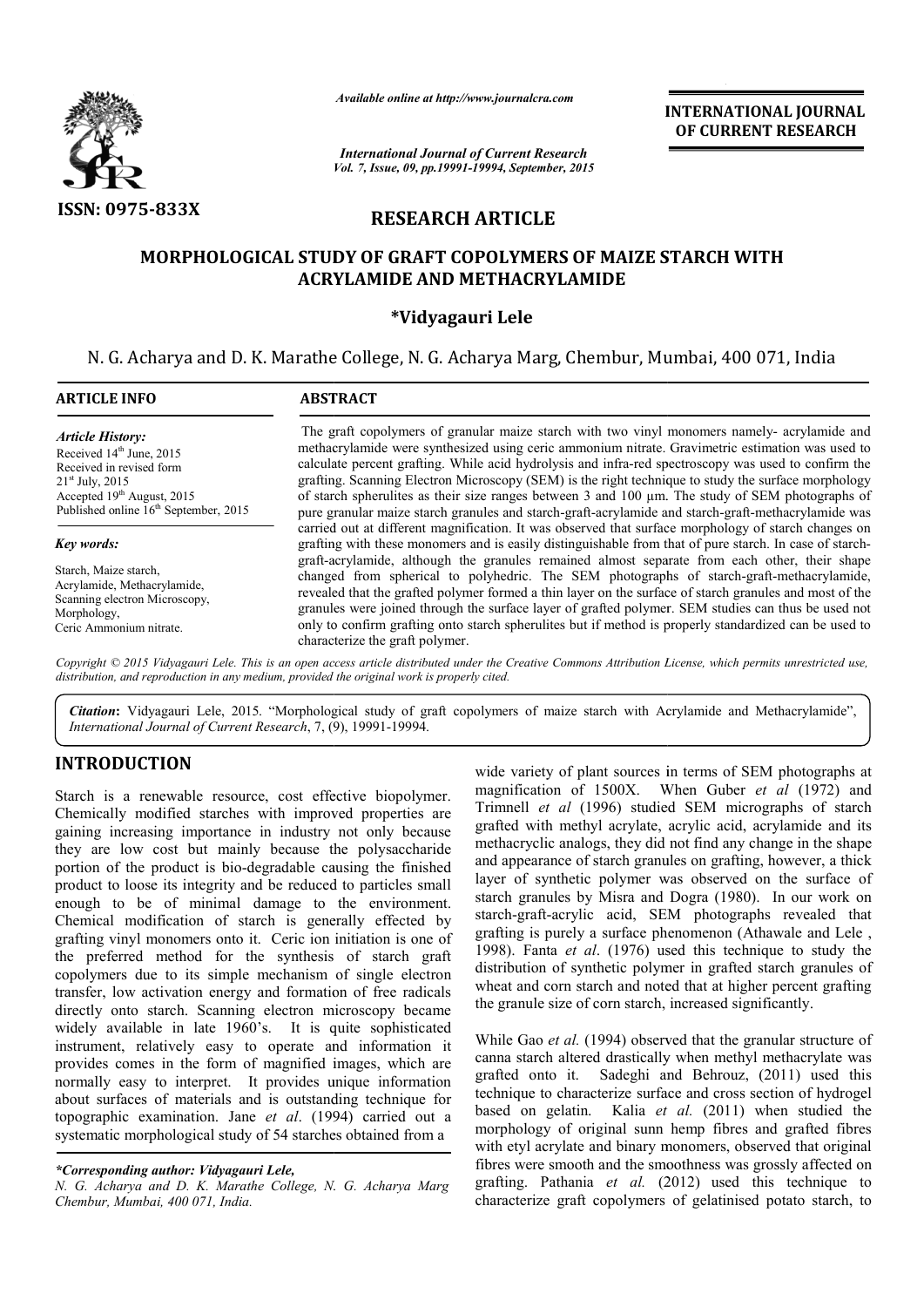find that the surface graft copolymer becomes coarse as against smooth surface of pure starch. Kaur and Sharma (2012) used SEM analysis for characterizing sago starch grafted with acrylic acid. (Athawale and Lele, 1998) and Athawale *et al* (1998) have reported the optimization of reaction conditions of granular maize starch grafted with acrylamide (AM) and methacrylamide (MAM) respectively in earlier articles. However, it is equally important to study the change in morphology of starch granules on grafting these vinyl monomers onto it by using scanning electron microscopy (SEM) technique. The present communication describes the surface morphological study of pure granular maize starch and of the newly formed graft copolymers namely starch-graft-AM and starch-graft-MAM using SEM technique.

# **MATERIALS AND METHODS**

#### **Materials**

Maize starch (Food grade), supplied by Rajaram and Bros., Mumbai, India was first dried at  $110^{\circ}$ C and then was stored over anhydrous CaCl<sub>2</sub>. Acrylamide (AM) (J. T. Baker Chemical Co., NJ, USA), was purified by recrystallization with acetone and then stored over  $CaCl<sub>2</sub>$  in vacuum desiccator. Methacrylamide (MAM) (LR grade, Sisco-chem Industries, Mumbai, India) was purified by recrystallization with methanol and then stored over CaCl<sub>2</sub> in vacuum desiccator. Ceric ammonium nitrate (CAN) (J. T. Baker Chemical Co., NJ, USA), was dried in over at  $110^0$ C and then stored over CaCl<sub>2</sub> in vacuum desiccator. It was used as 1.0 mol/L solution prepared in molar nitric acid (AR grade, s. d. Fine Chemicals, India).

#### **Graft copolymerization**

The reaction was carried out by taking the mixture of 2 g of dried starch with 70 mL of water and stirring magnetically under nitrogen atmosphere to make a uniform slurry. It was the treated with predetermined quantity of CAN for 10 min to facilitate free radical formation on it, It was followed by addition of monomer and then the total volume was made to 100 mL with distilled water. After certain time, the reaction mixture was immediately filtered through preweighed Whatman filter paper no. 41. The residue was made free of homopolymer by repeatedly washing with warm water, till the extract gave no precipitation with methanol. After extraction of homopolymer the residue was dried in air-oven at  $110^{\circ}$ C. The details of the reaction conditions at which the samples used in present study, were synthesized are listed in Table 1.

## **Grafting parameters**

The grafting parameters namely the percentage grafting efficiency (% $GE$ ) and percentage grafting (% $G$ ) were based on gravimetric estimation and were calculated as follows:

 $\%GE = 100 (W_2 - W_1)/W_3$  $\%G = 100 \ (W_2 - W_1) / W_1$ Where  $W_1$   $W_2$  and  $W_3$  are the weights of pure starch, graft copolymer and monomer charged respectively.

### **Scanning electron microscopic analysis**

The SEM analysis was carried out using Scanning Electron Microscope (SEM) of Cameca (France) model SU 30. The specimens in the form of films were mounted on the specimen stabs and coated with thin film of gold by the ion sputtering method. The micrographs were taken at magnification of 700, 1000 and 1500 using 20 KV accelerating voltage.

## **RESULTS AND DISCUSSION**

All starches occur in nature as minute granules  $(3-100 \mu m)$ , each with its inherent characteristics, size and shape. The source of a starch can be identified from its microscopic appearance. SEM is the unique technique used for direct observation of microstructure of spherulites. of size ranging from 0.1-10 µm. Size of maize starch granules ranges between 3-26 um and are round to polygonal in shape. In present study, the electron micrographs of pure starch (Fig.1) reveal its granular structure, whereas, graft copolymers (Fig.2 and 3) showed variation in morphology.

SEM micrographs for pure starch displayed better resolution only at the magnification of 1000 and 1500. The granules of pure starch looked almost spherical or somewhat polygonal in shape and were separated from each other (Fig.1 A and B). The graft copolymers of starch and AM showed more of the irregularity in shapes of granules with a number of faces (polyhedric) and relatively sharp edges. Although most of the granules were still separate, few granules were connected to each other through the outer coating of the grafted PAM chains (Fig.2 A, B and C). Further it can be seen that the size of the granules has considerably increased in comparison to the pure starch granules. The %G in case of AM is much higher of the order 51.80%. Hence increase in size of the granules can be attributed to the thick layer formation of grafted chains of polyacrylamide (PAM) on the surface of the granules.

**Table 1. Graft copolymerization data and grafting parameters for starch graft copolymers**

| Polymer  | $T - 1$<br>mol.<br>Monomer | $T^{-1}$<br>$\angle$ ANI/ $\angle$<br>′ mol. L | emperature | rent for<br>min<br>ime | $%$ GE | % G   |
|----------|----------------------------|------------------------------------------------|------------|------------------------|--------|-------|
| $S-g-AM$ | 1.125                      | $0.010\,$                                      | 30         | 180                    | 12.95  | 51.80 |
| S-g-MAM  | 0.705                      | 0.004                                          | 30         | 180                    | 10.40  | 31.20 |

## **Confirmation of grafting**

The confirmation of grafting was done based on acid hydrolysis of grafted samples followed by IR spectral analysis of pure maize starch and graft copolymer. The details are mentioned in our earlier studies.

In case of grafting of MAM, the electron micrographs disclosed that the grafted starch granules are no longer separate from each other. Most of the granules had joined to each other to form ring structures. Obviously the material connecting the granules must be the surface grafted polymer chains of polymethacrylamide (PMAM).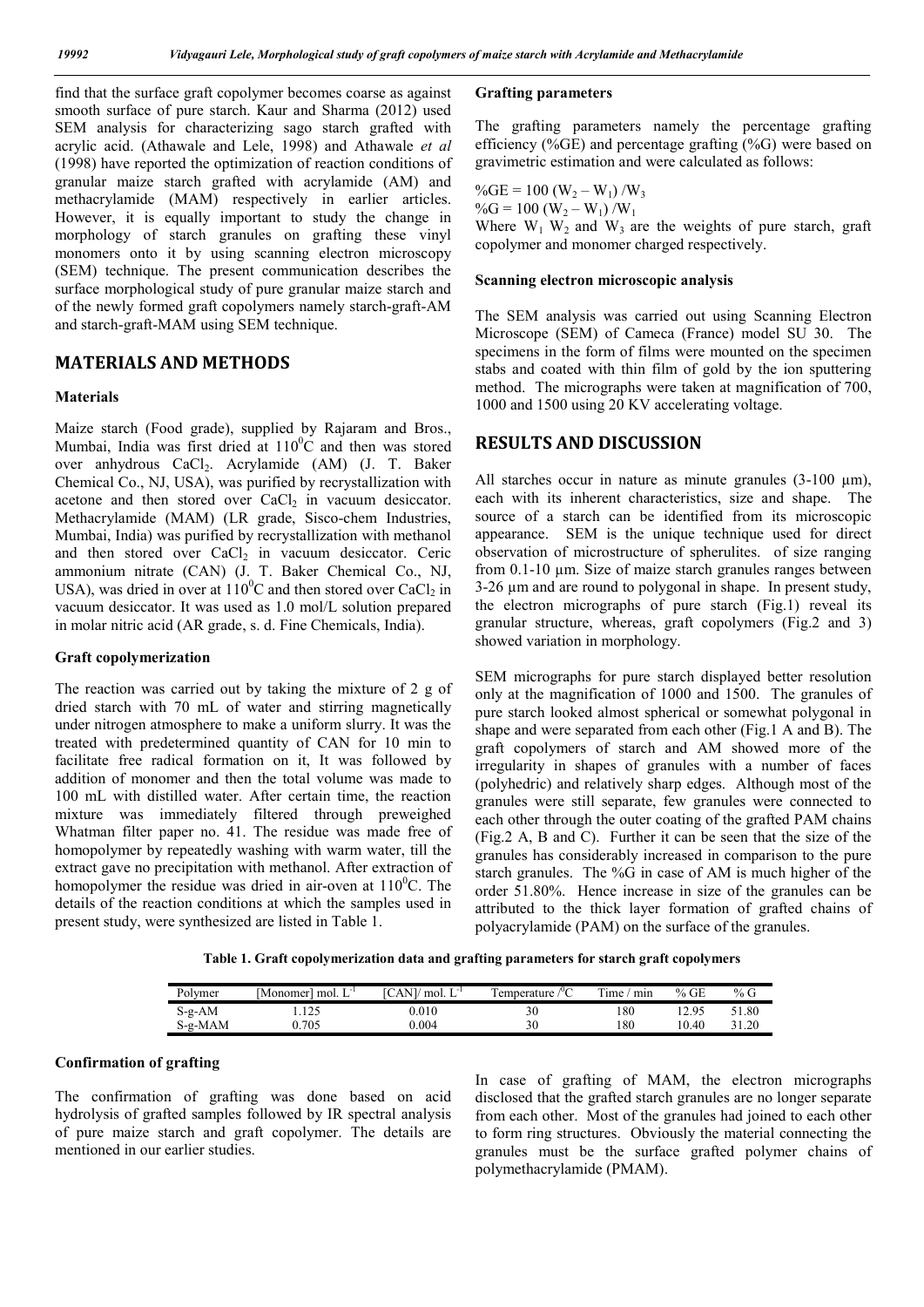

**Figure 1(A). SEM of Pure Granular Maize starch at Magnification 1000**



**Figure 1(B). SEM of Pure Granular Maize starch at Magnification 1500**

Hence it can be said that MAM is grafted mostly on the surface of starch granules and does not penetrate into the granules and that the grafted chains can extend from one granule to other thus combining these granules.



**Figure 2(A). SEM of Starch-graft-AM at Magnification 700**



**Figure 2(B). SEM of Starch-graft-AM at Magnification 1000**



**Figure 2(C). SEM of Starch-graft-AM at Magnification 1500**

The %G in case of starch-graft-MAM is quite low of the order 31.80% hence it can form only a thin layer as it is also used up in joining the granules which is evident from the unaltered shape and size of the grafted granules joined to each other (Fig. 3 A, B and C).



**Figure 3(A). SEM of Starch-graft-MAM at Magnification 700**